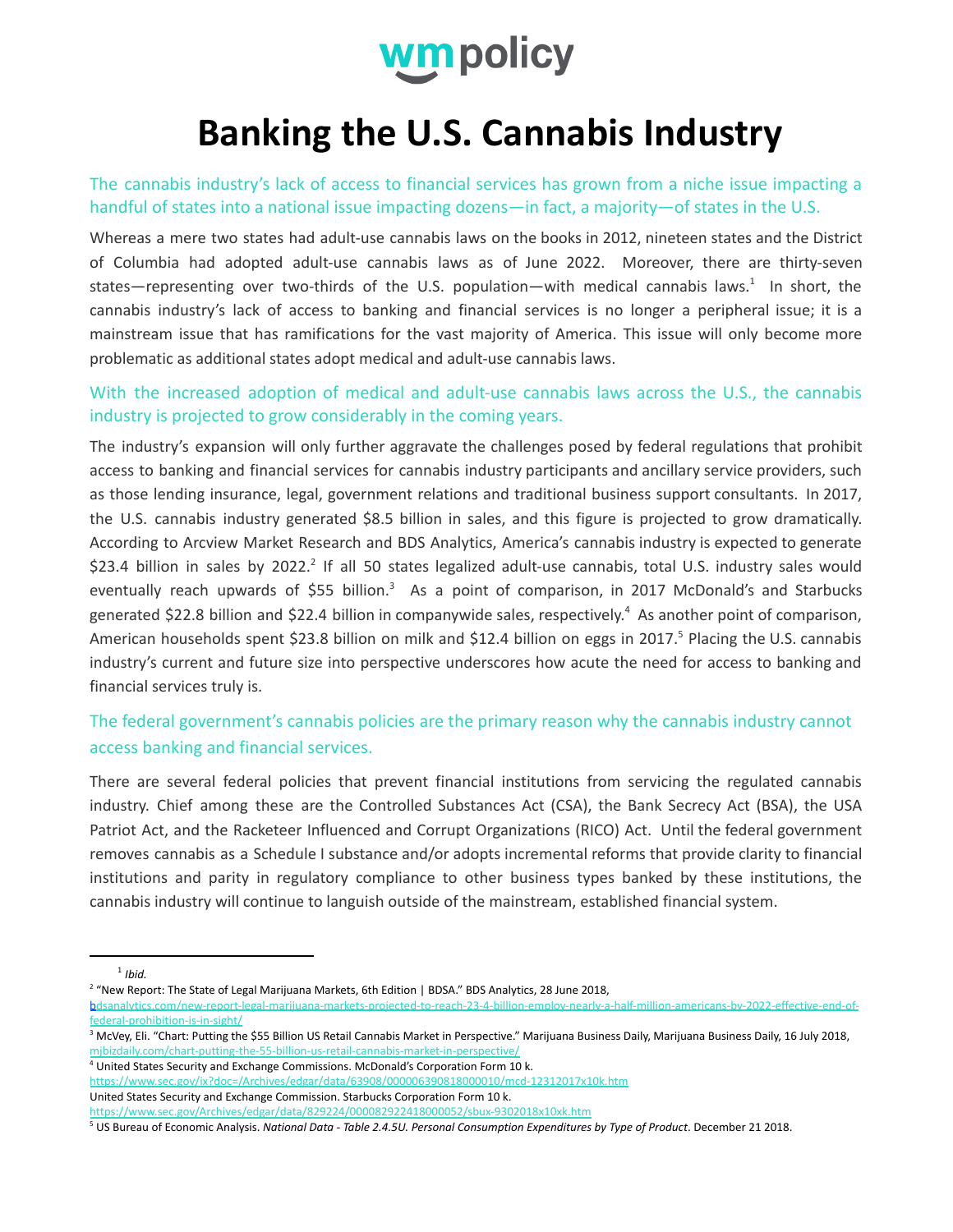## The cannabis industry's lack of access to banking and financial services poses public safety issues for a broad range of stakeholders.

The industry's reliance on cash transactions makes businesses, industry employees, medical patients, adult-use consumers, and the broader public vulnerable to violence and crime. Despite stringent security requirements for dispensaries, they remain an attractive target for robberies primarily due to the unprecedented amounts of cash on hand. The best way to control crime and threats to public safety is to take cannabis cash off the streets by opening avenues to legitimate banking services to the industry.

- In 2012, a cannabis business owner was kidnapped, tortured, and left for dead in the Mojave Desert when the thieves incorrectly believed he had buried money in the desert.<sup>6</sup>
- $\bullet$  In 2014, a cannabis delivery driver was robbed and beaten with a gun in Lake Forest, California.<sup>7</sup>
- In 2015, a security guard for a medical marijuana dispensary in Anaheim, California was forced to shoot and kill a burglar. 8
- In 2016, a former marine was shot in the head and killed as he guarded a dispensary in Aurora, Colorado. It was his second week on the job.<sup>9</sup>

According to a public policy study done by researchers at the Wharton School of the University of Pennsylvania, one in two cannabis dispensaries were robbed or burglarized in Denver in 2015. The average thief could walk away with anywhere from \$20,000 to \$50,000 from a single act. Mitch Morrissey, district attorney of Denver, sees the reasoning behind the robberies stating, "You hit a 7-Eleven, you'll get 20 bucks. You hit a dispensary, you'll get \$300,000 on a good day."<sup>10</sup> Don Murphy, the director of federal policies for the Marijuana Policy Project stated, "Depriving state-legal cannabis businesses of basic banking services and forcing them to operate entirely in cash presents a significant safety risk, not just to those businesses and their employees, but to the public."<sup>11</sup>

## The lack of access to banking and financial services poses a major burden on the cannabis industry and its affiliates.

Industry reports indicate that as many as 70 percent of cannabis businesses lack bank accounts.<sup>12</sup> This means that the vast majority of business owners are burdened with the task of having to pay their employees, contractors/vendors, utility bills, and taxes all in cash.<sup>13</sup> The situation is so burdensome that, as an example,

[www.ocregister.com/2015/03/16/burglary-suspect-shot-killed-by-security-guard-at-anaheim-medical-marijuana-business/.](http://www.ocregister.com/2015/03/16/burglary-suspect-shot-killed-by-security-guard-at-anaheim-medical-marijuana-business/)

<sup>11</sup> Angell, Tom. "The First Marijuana Hearing Of The New Congress Has Been Scheduled." Forbes, Forbes Magazine, 6 Feb. 2019, publicpolicy.wharton.upenn.edu/live/news/2214-cash-crime-and-cannabis-banking-regulations-in-an/for-students/blog/news.php.

<sup>6</sup> Sharon, K., Puente, K., Emery, S., Sharon, K., Puente, K., & Emery, S. (2016, February 01). 'Oh my God, they let Hannibal Lecter out': Deputy D.A. says O.C. Sheriff was too lax with escaped inmate. Retrieved from

<sup>&</sup>lt;sup>7</sup> Hernandez, S., & Hernandez, S. (2014, May 07). Driver for Santa Ana pot collective robbed, beaten in Lake Forest. Retrieved from <https://www.ocregister.com/2014/05/07/driver-for-santa-ana-pot-collective-robbed-beaten-in-lake-forest/> <https://www.ocregister.com/2016/02/01/oh-my-god-they-let-hannibal-lecter-out-deputy-da-says-oc-sheriff-was-too-lax-with-escaped-inmate/>

<sup>&</sup>lt;sup>8</sup> Casiano, Louis, and Louis Casiano. "Burglary Suspect Shot, Killed by Security Guard at Anaheim Medical Marijuana Business." Orange County Register, Orange County Register, 16 Mar. 2015,

<sup>&</sup>lt;sup>9</sup> Anderson, Rick. "Most Pot Dispensaries Are Forced to Be Cash-Only. Now They're Prime Targets for Violent Robberies." Los Angeles Times, Los Angeles Times, 11 July 2016, [www.latimes.com/nation/la-na-pot-shops-20160711-snap-story.html](http://www.latimes.com/nation/la-na-pot-shops-20160711-snap-story.html).

<sup>&</sup>lt;sup>10</sup> Conti-Brown, Peter, and David Zaring. "Cash, Crime, and Cannabis: Banking Regulations in an Illegal Market." Penn Wharton Public Policy Initiative, Wharton University of Pennsylvania,

 $^{12}$  Fimrite, Peter. "Public Banking Plan for California's Marijuana Industry Takes Big Hit." San Francisco Chronicle, Houston Chronicle, 28 Dec. 2018, [www.forbes.com/sites/tomangell/2019/02/06/the-first-marijuana-hearing-of-the-new-congress-has-been-scheduled/.](http://www.forbes.com/sites/tomangell/2019/02/06/the-first-marijuana-hearing-of-the-new-congress-has-been-scheduled/)

[www.sfchronicle.com/news/article/Public-banking-for-California-s-marijuana-13494432.php](http://www.sfchronicle.com/news/article/Public-banking-for-California-s-marijuana-13494432.php).

<sup>&</sup>lt;sup>13</sup> Weed, Julie. "Bags of Cash and Stealthy Deliveries: How Pot Start-ups Pay Taxes." The New York Times, The New York Times, 18 May 2018, [www.nytimes.com/2018/05/18/business/smallbusiness/marijuana-companies-federal-taxes.html.](http://www.nytimes.com/2018/05/18/business/smallbusiness/marijuana-companies-federal-taxes.html)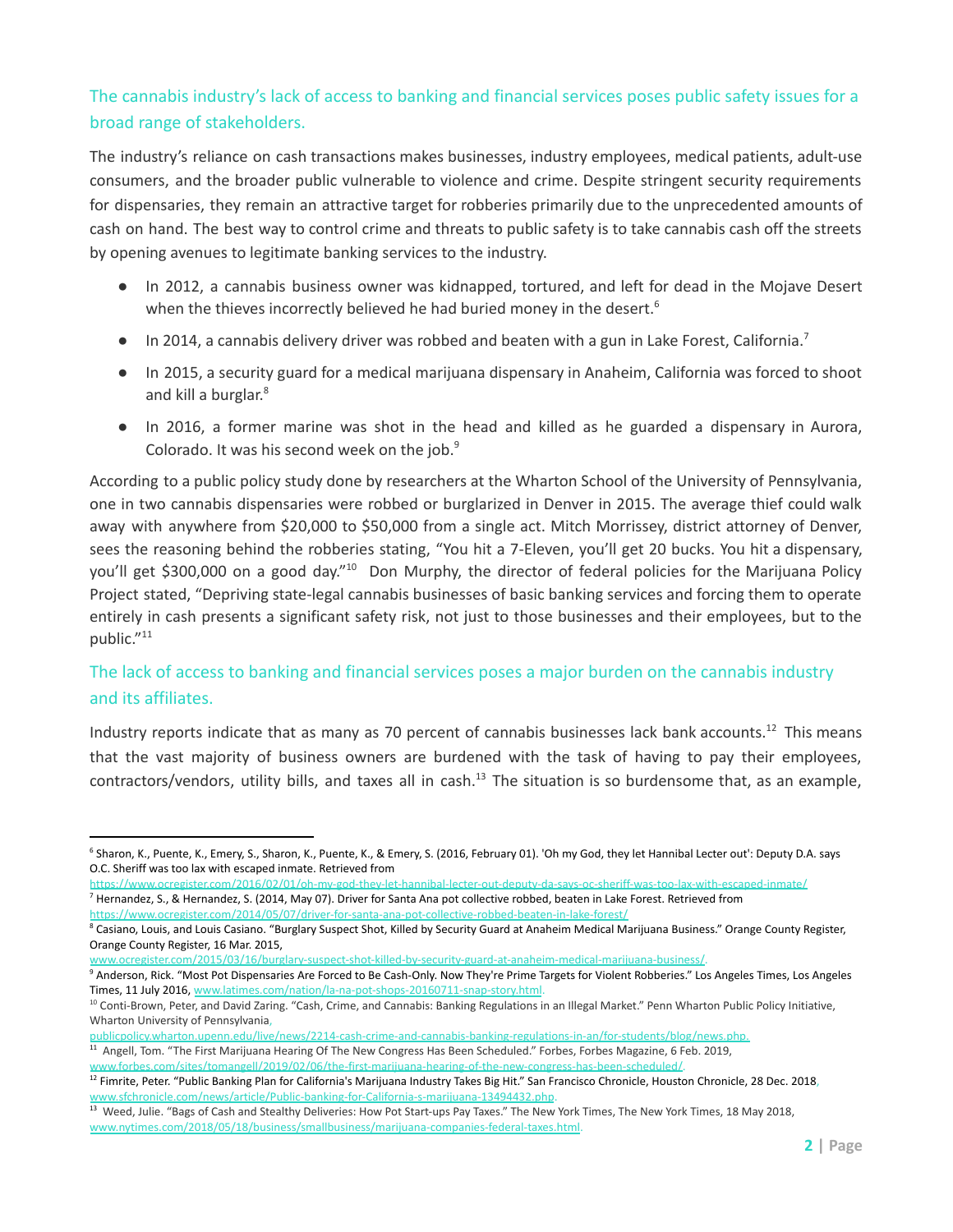one cannabis business owner in Denver, CO routinely carries upwards of \$20,000 of cash around in duffle bags every month just to operate her business.<sup>14</sup> This has implications for the industry's rapidly growing workforce.

- According to Arcview Market Research and BDS Analytics, the cannabis industry directly employed 120,000 workers in 2017.<sup>15</sup> That's more than twice the number of workers employed by the U.S. coal industry, which employed 53,051 workers that same year. 16
- By 2022, the cannabis industry is projected to employ 330,000 workers.<sup>17</sup> That's more than the 268,000 iron and steel mill workers employed last year.<sup>18</sup>

Expecting such a significant portion of the American workforce to be paid in cash on account of the industry's lack of banking access, is extremely burdensome. This also has implications for small businesses seeking to enter and thrive in this emerging industry. Until cannabis businesses have standard access to the U.S. financial sector, participation in this industry will largely continue to be reserved for high net worth individuals and those with access to venture capitalists and angel investors. Opening up the cannabis industry to standard business loans via credit unions and other FDIC-insured banks will broaden both equity and market participation in this burgeoning multi-billion dollar sector.<sup>19</sup>

#### The lack of access to banking and financial services poses burdens upon all levels of government.

All levels of government struggle to find effective and safe ways to collect massive amounts of taxes in cash due to the lack of proper banking and financial services. At the federal level, as CNBC reports, "the volume of payments coming into the IRS from the legal cannabis industry has prompted the IRS to increase cash-counting capability in Denver and Seattle."<sup>20</sup> At the state level, the cannabis industry is generating hundreds of millions of dollars in state and local tax revenue each year.<sup>21</sup> The burden such an enormous influx in cash has placed upon state tax agencies is so severe that governments have remodeled field offices and used armored cars to enhance security, among other measures.<sup>22</sup> Auditing also becomes extremely difficult, unreliable, and cumbersome for both the public and private sectors since there is a lack of a digital "paper trail."<sup>23</sup>

#### Federal policies inhibit financial institutions from engaging this growing, multi-billion dollar sector.

Under the previous Administration in 2013 and 2014 respectively, federal regulators from the U.S. Department of Justice and the U.S. Treasury Department's Financial Crimes Enforcement Network (FinCEN) issued the Cole

 $14$  Ibid.

<sup>&</sup>lt;sup>15</sup> BDS Analytics. "The State of Legal Marijuana Markets, Sixth Edition." June 28, 2018. Accessed February 7, 2018.

[https://bdsanalytics.com/new-report-legal-marijuana-markets-projected-to-reach-23-4-billion-employ-nearly-a-half-million-americans-by-2022-effective](https://bdsanalytics.com/new-report-legal-marijuana-markets-projected-to-reach-23-4-billion-employ-nearly-a-half-million-americans-by-2022-effective-end-of-federal-prohibition-is-in-sight/)[end-of-federal-prohibition-is-in-sight/](https://bdsanalytics.com/new-report-legal-marijuana-markets-projected-to-reach-23-4-billion-employ-nearly-a-half-million-americans-by-2022-effective-end-of-federal-prohibition-is-in-sight/)

<sup>&</sup>lt;sup>16</sup> U.S. Energy Information Administration. Average Number of Employees by State and Mine Type, 2017 and 2016. Accessed February 7, 2018. <https://www.eia.gov/coal/annual/pdf/table18.pdf>

<sup>&</sup>lt;sup>17</sup> BDS Analytics. "The State of Legal Marijuana Markets, Sixth Edition." June 28, 2018. Accessed February 7, 2019.

[https://bdsanalytics.com/new-report-legal-marijuana-markets-projected-to-reach-23-4-billion-employ-nearly-a-half-million-americans-by-2022-effective](https://bdsanalytics.com/new-report-legal-marijuana-markets-projected-to-reach-23-4-billion-employ-nearly-a-half-million-americans-by-2022-effective-end-of-federal-prohibition-is-in-sight/)[end-of-federal-prohibition-is-in-sight/](https://bdsanalytics.com/new-report-legal-marijuana-markets-projected-to-reach-23-4-billion-employ-nearly-a-half-million-americans-by-2022-effective-end-of-federal-prohibition-is-in-sight/)

<sup>&</sup>lt;sup>18</sup>Bureau of Labor Statistics. Labor Force Statistics from the Current Population Survey. Accessed February 8, 2019. <https://www.bls.gov/cps/cpsaat18b.htm>

<sup>&</sup>lt;sup>19</sup> Krane, Kris. "Lack Of Cannabis Banking Hurts Average Small Business Owners, While Wealthy Entrepreneurs Flourish." Forbes. June 13, 2018. Accessed February 8, 2018.

<sup>&</sup>lt;sup>20</sup> Dillow, Clay. "Millions in Marijuana Cash Roll Headed to IRS on Tax Day." CNBC, CNBC, 18 Apr. 2017, <https://www.forbes.com/sites/kriskrane/2018/06/13/marijuana-banking-constraints-disproportionately-harm-small-businesses/#eed7cee54edc>

[www.cnbc.com/2017/04/18/marijuana-companies-sending-a-huge-cash-roll-to-irs-on-tax-day.html.](http://www.cnbc.com/2017/04/18/marijuana-companies-sending-a-huge-cash-roll-to-irs-on-tax-day.html)

<sup>&</sup>lt;sup>21</sup> Kovacevich, Nick. "Cannabis Is A Tax Bonanza For States." Forbes. December 5, 2018. Accessed February 8, 2019. <https://www.forbes.com/sites/nickkovacevich/2018/12/05/cannabis-is-a-tax-bonanza-for-states/#7985627d2514>

 $^{22}$  California Office of the State Treasurer. Banking Access Strategies for Cannabis-Related Businesses. November 7, 2017. <https://www.treasurer.ca.gov/cbwg/resources/reports/110717-cannabis-report.pdf>

<sup>&</sup>lt;sup>23</sup> MGO. "The Solution to California's Cannabis Cash Problem – MGO CPAs & Advisors." MGO CPAs & Advisors, MGO, [www.mgocpa.com/idea/solution-californias-cannabis-cash-problem/.](http://www.mgocpa.com/idea/solution-californias-cannabis-cash-problem/)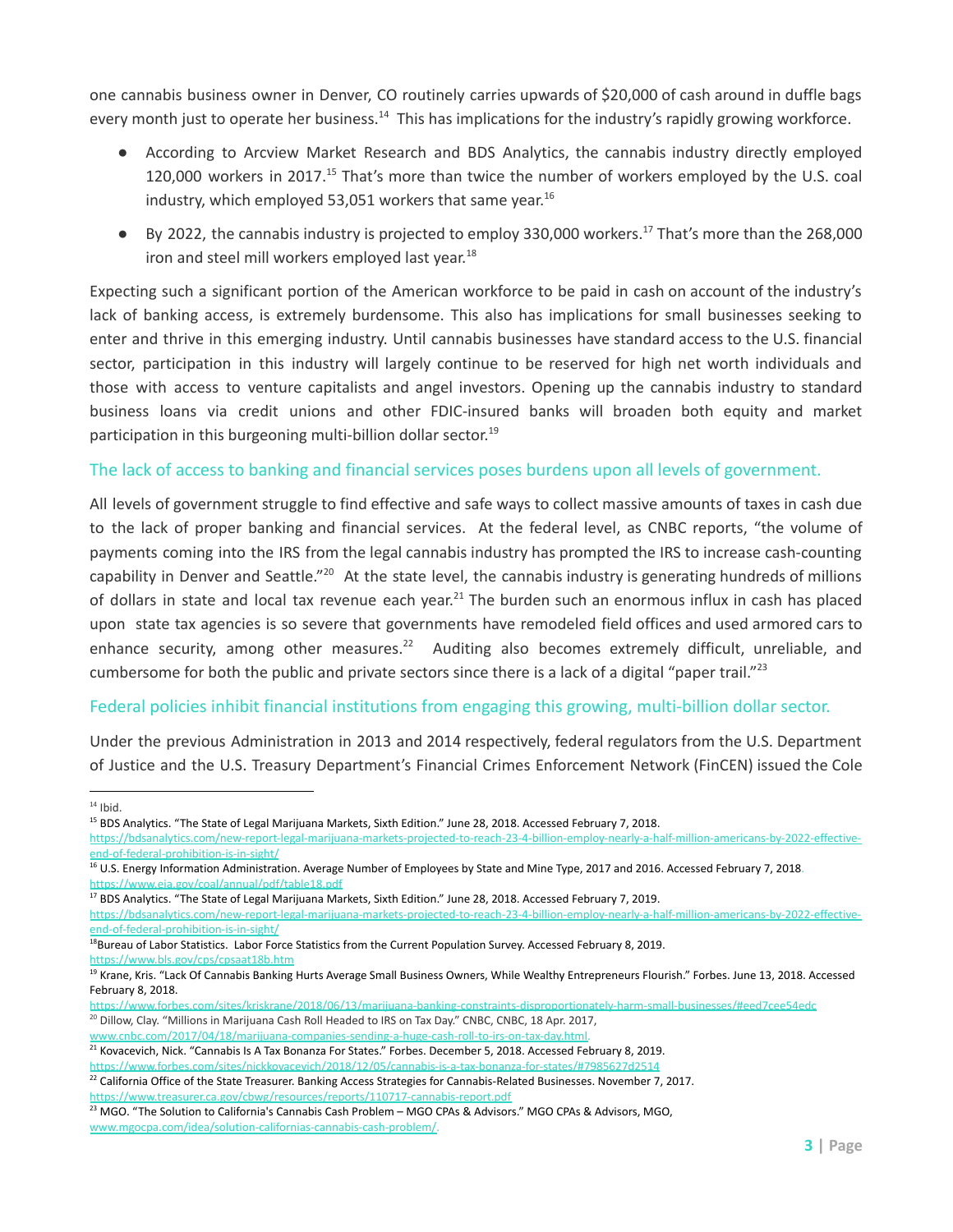Memo and what has simply become known as the FinCEN guidance. These two policies provided U.S. financial institutions with a degree of clarity as to how they could service the U.S. cannabis industry while concurrently adhering to federal law.

However, many financial institutions felt that additional policies were needed to further protect against federal repercussions for servicing cannabis businesses. Others are refraining from providing services to cannabis businesses due to the elevated costs associated with meeting the overly burdensome regulatory reporting requirements financial institutions must adhere to under the FinCen guidance. For example, FinCen requires financial institutions banking cannabis businesses to submit a suspicious activity report to the U.S. Treasury Department every 90 days, regardless of whether or not the cannabis business has breached any compliance obligations required by the states in which they are operating.

With the subsequent repeal of the Cole Memo in January 2017, financial institutions are even more reluctant to service the cannabis industry. As such, among the 12,000 financial institutions in the United States, only 400 are currently transacting with the cannabis industry for fear of federal intervention.<sup>24</sup> This means that only 0.03% of banks and credit unions are working to bring the cannabis industry into the U.S. financial system*. 25* This has been a major point of concern for the American Bankers Association, which in a recent issue brief, asserted that "the time has come for Congress and the regulatory agencies to provide greater legal clarity to banks operating in states where marijuana has been legalized for medical or adult use."<sup>26</sup>

#### States are experimenting with short-term solutions; however, federal action is critical.

In states that have adopted adult-use cannabis laws, policymakers have explored potential stop-gap solutions to this pressing policy issue. As an example, in California, policymakers considered launching a public bank for servicing the cannabis industry, but that effort has not made significant progress on account of both the fiscal and legal challenges brought upon by restrictive federal policies.<sup>27</sup> Until the federal government passes meaningful reform, the cannabis industry's challenges surrounding access to banking and financial services will persist.

## Federal lawmakers have introduced the SAFE Act (HR 1595) to address the financial services access gap for commercial cannabis businesses.

In March 2019 Colorado Congressman Ed Perlmutter introduced the SAFE Act (HR 1595), legislation designed to protect U.S. financial institutions and their employees from federal regulatory enforcement for providing banking services to cannabis businesses. The legislation was approved by the House Financial Services Committee in late March and was amended favorably to extend protections beyond commercial banks to credit unions, de novo banks and insurance providers. The bill is expected to take on additional reforms before it is packaged into a manager's amendment ahead of House floor consideration.

The bill would ensure that Massachusetts cannabis businesses could access traditional financial service products offered by commercial banks and credit unions, reducing burdens on state and local governments and

<https://www.fincen.gov/sites/default/files/shared/3rd%20Q%20MJ%20Banking%20Update%20.%20July%202017.pdf>

<sup>&</sup>lt;sup>24</sup> Financial Crimes Enforcement Network. Marijuana Banking Update. July 17, 2017. Accessed February 8, 2019.

<sup>&</sup>lt;sup>25</sup>Wood, Sam. "With billions in marijuana cash unbanked, Pa. leads an appeal to Congress for protections." August 27, 2018.

[https://www.philly.com/philly/business/cannabis/pennsylvania-medical-marijuana-banks-congress-paul-ryan-nancy-pelosi-gov-wolf-cannabis-20180827.](https://www.philly.com/philly/business/cannabis/pennsylvania-medical-marijuana-banks-congress-paul-ryan-nancy-pelosi-gov-wolf-cannabis-20180827.html) [html](https://www.philly.com/philly/business/cannabis/pennsylvania-medical-marijuana-banks-congress-paul-ryan-nancy-pelosi-gov-wolf-cannabis-20180827.html)

<sup>&</sup>lt;sup>26</sup> American Bankers Association. Marijuana and Banking. Accessed February 8, 2019.

<https://www.aba.com/Advocacy/Issues/Pages/marijuana-banking.aspx>

<sup>&</sup>lt;sup>27</sup> The California Report. A California-backed Marijuana Bank? State Study Says Unlikely. December 28, 2018. Accessed February 8, 2019.

<https://www.kqed.org/news/11714984/a-california-backed-marijuana-bank-state-study-says-unlikely>